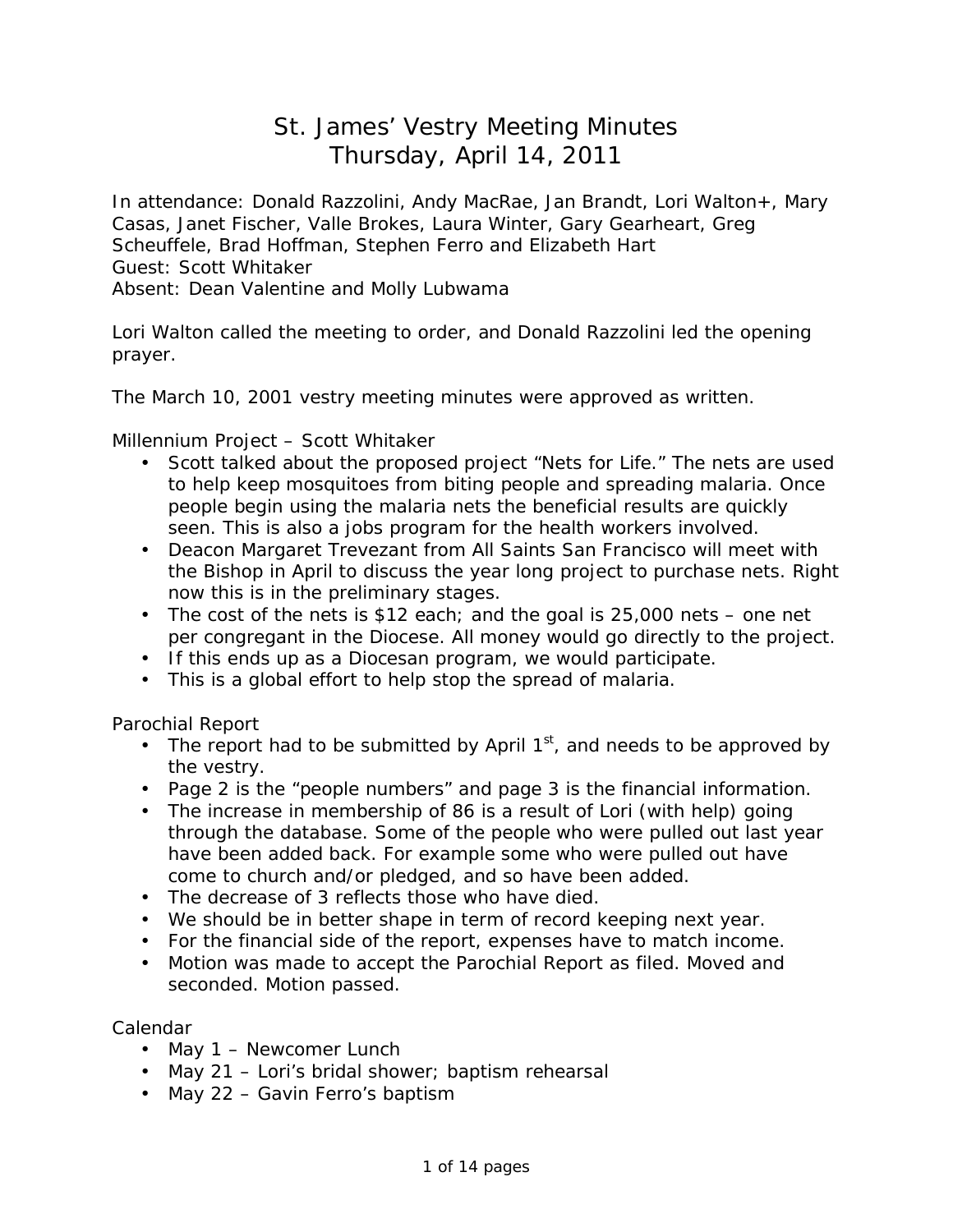- May 26 thru June 8 Lori's vacation
- May 29  $50<sup>th</sup>$  anniversary of Rev. MacLeod's ordination; Memorial Garden does Coffee Hour, no faith formation class
- June 7 Election Day, held in EB1
- June 12 Bob Dobbin's installation at 10:30; Pentecost

## Parish Directory

- We have now purchased Church Windows software
- In order to update the database, there will be a form that that parishioners will need to complete. This form will be available in print at the church and in PDF format on the St. James' website, as well as being sent in PDF format to people on the St. James' list. Those using the PDF form will need to print out the form and bring or mail it to St James'. The form cannot be returned electronically.
- There will be volunteers who will key the information into the new database, and others to proofread.

# Easter Morning Coffee Hour

• Sandra Motley will prepare the coffee, but she is requesting vestry members to bring pastries and other items that don't need to be cut up or have been pre-cut. Disposable cups, plates, etc. will be used.

### **Organs**

- There is a problem with the Little Church organ it is still playable but the presets do not work. It will be fixed under warranty
- We do not get optimal sound from the speakers in the cave behind the altar in the Main Church. Robert Lindquist, the Allen organ specialist, recommends moving those speakers to the shelves in the main part of the church.
- Mr. Lindquist would charge \$200/hour to move the speakers, and volunteer help would be needed.
- The vestry will take this under advisement, and this issue will be on the agenda next month.

Deanery-wide Corazon Trip

- The Corazon trip is a deanery-wide project to build a house in Mexico. This year it is scheduled for June 24-26, 2011.
- The hope is that each church in the Deanery will raise \$1200 to build this house. They are also looking for volunteers to help with the construction.
- The plan is to drive down Friday, build the house on Saturday, and drive back on Sunday.
- Cost will probably range from \$25 to \$100 (if have to rent minivans for transportation) per participant for the weekend
- Lori's suggestion, after vestry discussion, is to advertise this as a volunteer opportunity, and to contribute some money from the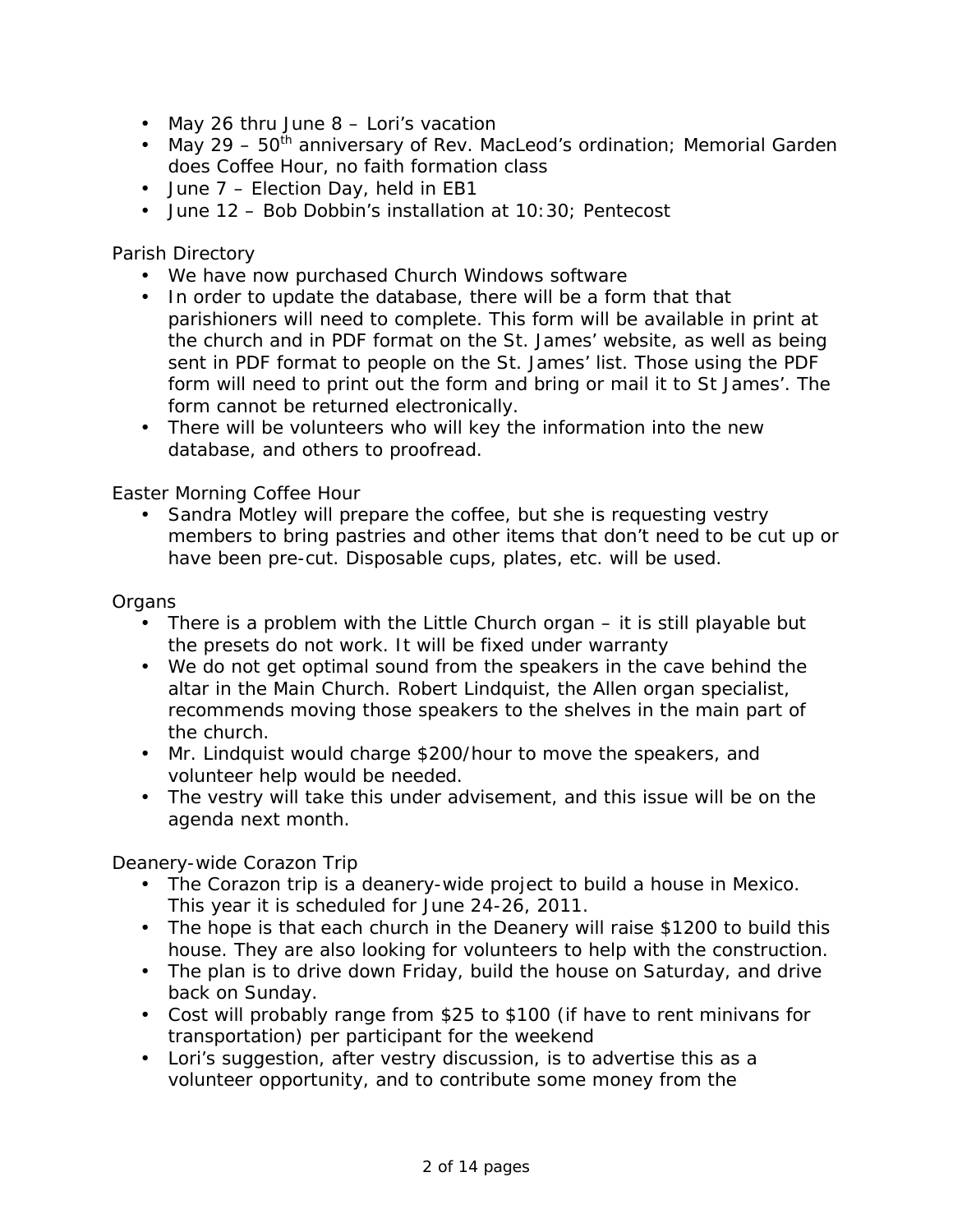discretionary fund as a goodwill donation to the project. Members of the parish who are interested will also be welcome to donate.

• Lori found out about this project when she met with the other southern Alameda Deanery rectors. There have been some difficulties with communication, partially because of the interim period and transition. The result has been a disconnect between the Deanery and St. James'. Lori would like to become more involved with the Deanery to the benefit of all.

Deanery-Wide Vestry Retreat 2012

- The retreat is held at Bishop's Ranch. Cost is approximately \$150 a person.
- There are individual parish vestry meetings as well as group meetings. The Deanery reps usually go up for one day.
- The rectors plan the retreat together
- Typically takes place in January after our annual meeting.
- The retreat would be instead of our day long vestry retreat.
- The vestry agreed this is something we should pursue.

Godly Play

- Brian Cochran will no longer be teaching Godly Play after the end of May.
- This means we will have no Sunday school unless we have new volunteers. We need to recruit new people. Think of those who are engaging and good with children. If we have 4 storytellers and 4 doorkeepers, each volunteer would teach approximately once a month.
- Brian is willing to do a training in August.
- Eventually we will also need a coordinator for children's programs
- We would like to do a public thank you for Brian possibly at the end of school year celebration.
- Sunday school will begin at 10:30 beginning May  $1<sup>st</sup>$ , and will run about 45 minutes.

**Treasurer** 

- Jan Brandt is going to be stepping down from the treasurer position.
- We need to find someone who can handle the payables, and who is familiar with Quicken.
- Jan B. will come up with a job description and deadline.

Financial Report

- Auditor is coming May  $2^{nd}$ .
- We need to adopt the Employer Adoption Agreement for Lay Employees. This is the Lay employees defined contribution retirement plan, the percentage that goes towards the lay employees' pension.
- Motion was made to vote in the Employer Adoption Agreement. Moved and seconded. Motion passed.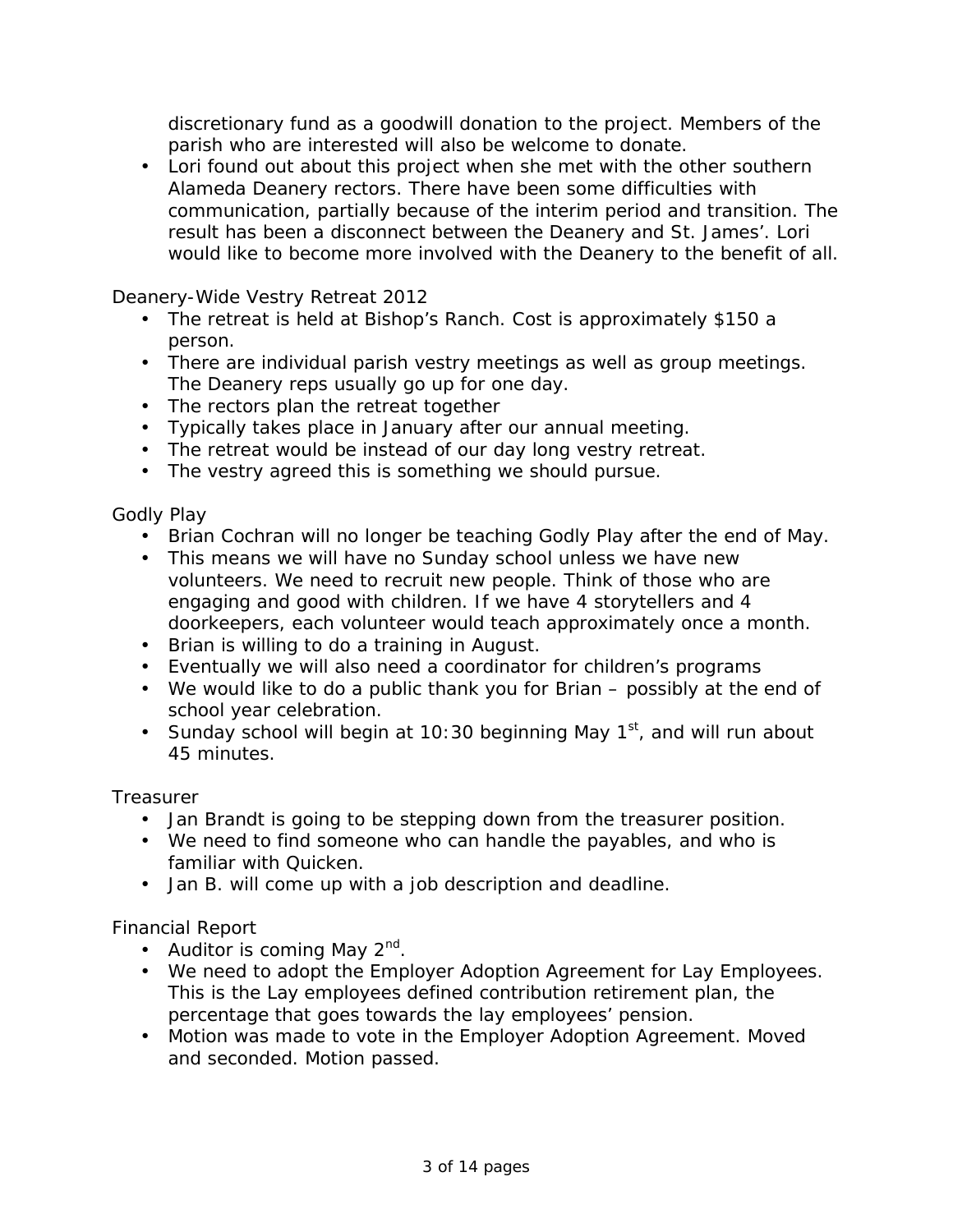• Slightly behind on pledges, but only 4.2% on total income, partially because of unpledged funds and fundraisers. We have a net income surplus of \$636.43.

**Outreach** 

- There are many individual projects, such as George Vlastelica's efforts, girl scouts, breast cancer walk, etc. that do not go through operating. Donations to individuals are not reflected on church statements.
- There is confusion sometimes between Abode and George's efforts how can we clarify?
- Andy MacRae and Jan B. will write article regarding donations what will appear on church statements, what are individual efforts, etc.
- How can we support George and still be good stewards of our outreach money? We need better documentation.
- Do we want to allocate any money we have to George's efforts/budget for 2012? For 2011, if George comes with a specific request with documentation money could come from General Outreach Special Interest if approved. For 2012, it was suggested George submit a request for a line in the budget for the vestry to take under consideration.

# CLUSTER REPORTS

# Parish Life – April 2011 Submitted By: Donald Razzolini, Dean Valentine

# **Goals**

- A. On-going
	- 1. Continue support in the following areas…
		- a. Kitchen
		- b. Congregational Outreach
		- c. Congregational Activities…
			- i. Receptions & Memorials
			- ii. Special Events lead by outside sources
- B. Ministry Meet and Greet promotional item for cluster ministries to increase membership
- C. Ministry Recognition Brunch possibly in combination with Meet and Greet
- D. Parish Retreat
- E. Arts & Crafts Show & Exhibit (Community Outreach)
- F. Ministry Weekend (Month) promos / presentations
- G. Game Night Social
- H. Casino Night Possible community outreach event
- I. Mardi Gras Party
- J. Halloween Costume Party (Family Fun Event) Possible local community outreach event
- K. Additional Goals / Ideas As need arises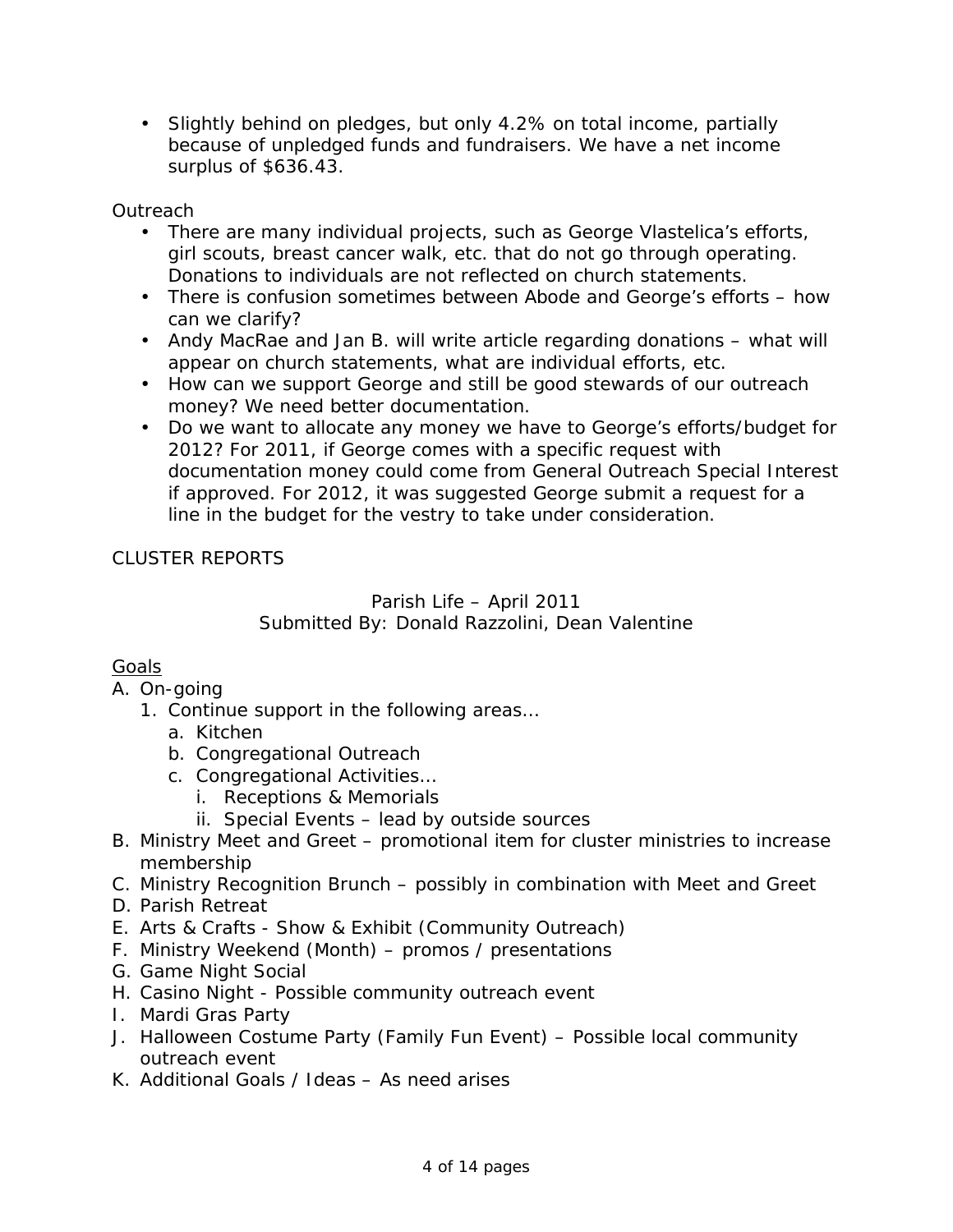Current Projects

- Kitchen Ministry assets "Inventory Binder" IE: Appliance upgrades, Service Items (utensils, resources) – In Process
- Create a Parish Life Information Binder In Process
- Parish Camping Trip (Research & Development) In Process
- Add to and Update Cluster Bulletin Board as needed In Process

Projects – Update

- Welcome to St. James' Ministry Pamphlet for Newcomers Done
- Contact Ministry Leaders regarding new Vestry Liaisons Done
- Update Ministry contact information Done
	- o Cluster Ministries Names & Leaders

| Name                          | Lead                                |
|-------------------------------|-------------------------------------|
| Kitchen                       | Sandra Motley - Kitchen Coordinator |
| <b>Coffee Hour</b>            | <b>Brad Hoffman</b>                 |
| <b>Breakfast Club</b>         | <b>Brad Hoffman</b>                 |
| <b>Available for Lunch</b>    | Sylvia Ma, Meg Williams             |
| <b>Receptions / Memorials</b> | <b>Margaret Rainey</b>              |
| Men's Trip / Group            | <b>Gregg Feeney</b>                 |
| <b>Ladies Flatlanders</b>     | <b>Mary Casas</b>                   |
| Tai Chi                       | Sylvia Ma                           |
| <b>Special Events</b>         | <b>Vestry Cluster Team</b>          |

- Bring Kitchen Ministry asset inventory up to date Done
- Update Cluster Bulletin Board Done
- Work with Youth Group on Easter Egg preparation (the group was given the empty eggs to place in zip-lock bags for parishioners to fill and return) for the Easter Egg Hunt (Youth Group will have a brunch at 8a and will hide Eggs on St. James' campus thereafter) – Done
- Empty Easter Egg distribution and Filling Done
	- o NOTE: an additional 30gal bin full of empty plastic Easter Eggs has been found and is currently stored in the EB5 storage room for use next year if needed
- Easter Sunday Easter Egg Hunt Promotions Done
- Faith Formation (Poetry Writing / Reading), 2 seminar classes Done

Upcoming Events

- Movie Night April 28
- Easter Egg Hunt April 24 (Easter Sunday after 10:00 service)
- Ducks for Bucks April 30

\*\*\*\*\*\*\*\*\*\*

• Will be providing flowers for Mother's Day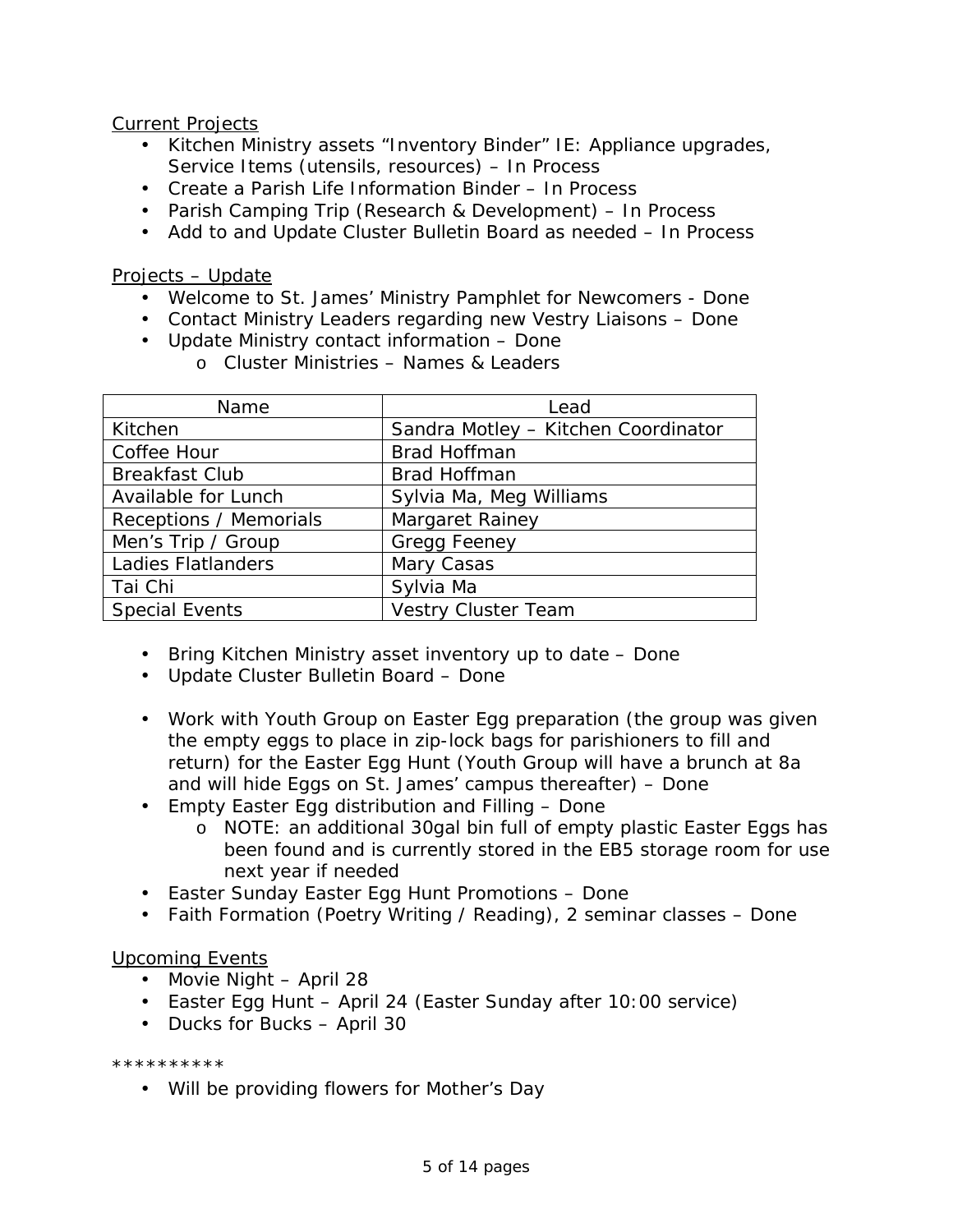# Congregational Care and Social Ministries Report for April 2011

We have had only one request for assistance from one of the ministries under our guidance this last month. In conjunction with Harbor Light and South Bay Community Church we are partnering up to support a family of 5, a mother, her 3 daughters and son under the Home Warming program. A list of the families needs is attached to our report.

We also would like to report on the 'African Violets' for the Hillside care project which in turn for a \$5 donation an 'African Violet' is taken to each of the residents at the Hillside Care Facility. Parishioners Sandra Motley and Alice Johnson run this ministry very effectively, and we thank them for their service.

Our other major project this month has been working on taking the St. James' food pantry in a slightly different direction. We have found that the majority of the requests for help are from people with no preparation or kitchen facilities available.

This in mind we are asking for items like individual cereal's in bowls, pop top containers of food stuff such as spaghetti-o's, Beef-a-roni, lasagna, fruit cups and like items. We are working on having displays of items on Sunday's in the Parish hall. We are looking to donate the canned goods such as corn, green beans, beans and etcetera to the local free dining facilities, who can make better use of them and not have them go out of date. Any additional ideas would be appreciated, please speak with Gary G or Brad H of the CC & SM Clusters.

We have placed articles in the weekly newsletter and The Window and more will be forth coming.

Thank you

Gary Gearheart and Brad Hoffman [socialministries-congcare@saintj.com](mailto:socialministries-congcare@saintj.com)

\*\*\*\*\*\*\*\*\*\*

- Want to continue to provide food for families as well as easy to prepare foods.
- Need to contact St. Anne's about the Walka-Rocka-Thon. The Walka-Rocka-Thon walk begins at St. Anne's and ends at St. James'.

Facilities – April 2010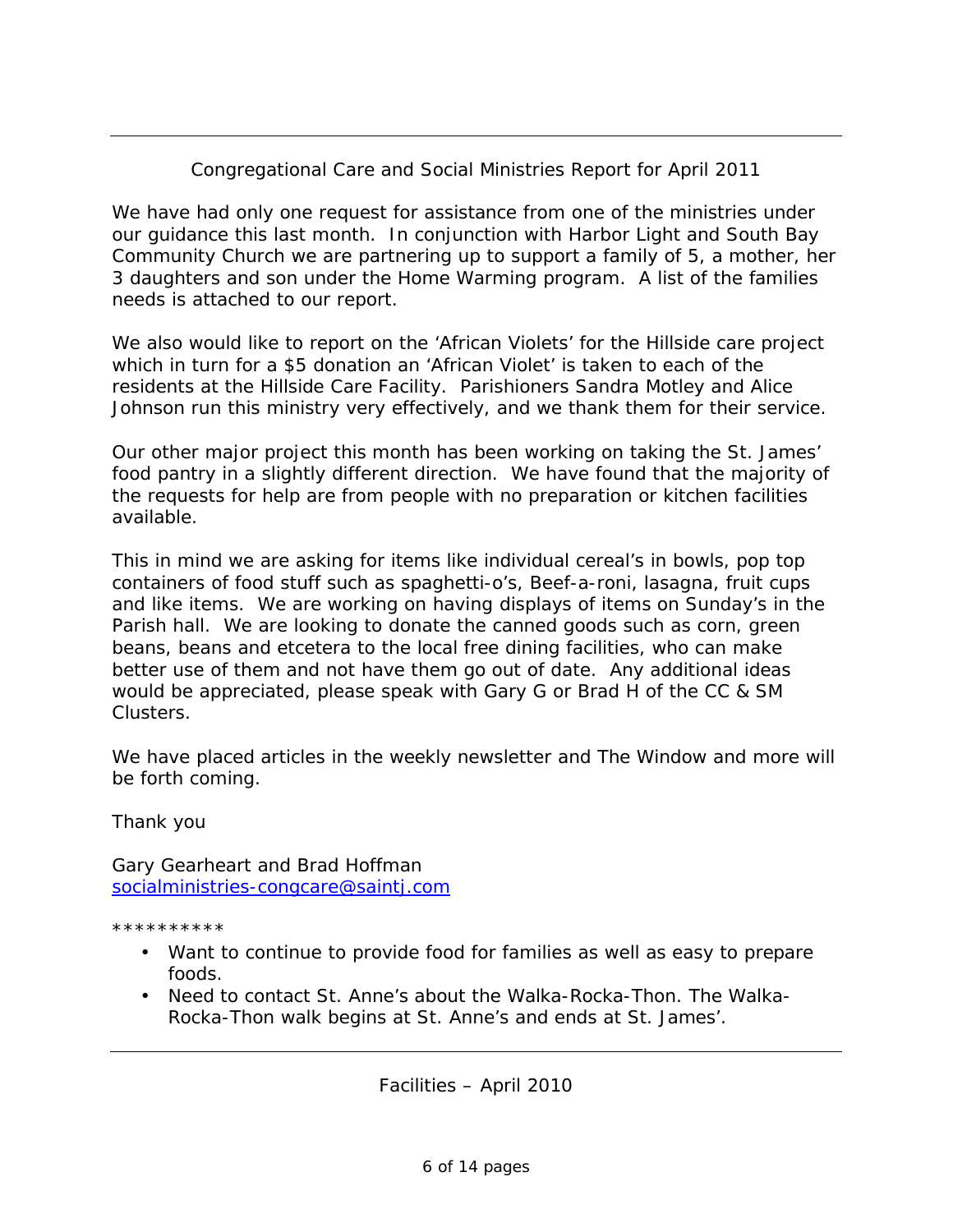Since the rains have stopped for the most part, our focus has turned to Spring Cleaning. We are working hard to control the weeds on campus. In our continuing effort, we are having a big work party this Saturday, April 16 between 9am and 1pm, to get the campus - inside and out - looking as good as possible for Holy Week and Easter Day. All of you are invited to come help out; if you can give an hour or the whole morning, it would be greatly appreciated. Depending on how much help we get, we plan to get rid of the pile of branches behind the dumpster, wash windows, mow the fields, polish the chairs and pews, and really show off our fabulous site. Let's make this place shine!

The outdoor leaf & debris vacuum recently purchased is working well. Chris Perry and Tim Spencer assembled it and we put it to a good test a couple weeks ago. It is being stored in the second shed at the back of the campus. We are also building shelves for the same shed.

The little repairs throughout the campus also keep us busy. If you see anything broken or in need of repair, please let me know as soon as possible so it can be taken care of.

Laura

\*\*\*\*\*\*\*\*\*

• This Saturday is the big work party before Easter

Communications and Evangelism April 2011

Over the last few weeks we arranged for Easter Services advertising in the Argus and Tri-City voice, we have good rates and placement this year.

We updated the 2 yellow Easter Banners to reflect this years Service times on Sunday, and hung them up on April 9th

We are working with other teams looking at needs for additional Banners such as one for the July Vacation Bible School.

We have also selected a company and moved forward with planning for a Parish Photo Directory:

- We have selected Lifetouch, they have a long history of doing this and recently did a successful directory for St. Claire's in Pleasanton
- We are focusing on the June 1-5 timeframe for the picture taking sessions and dates. This will give us time to organize and "publicize" the event to the Parish.
- They have assigned us a rep to work with and we met this week to plan the next steps.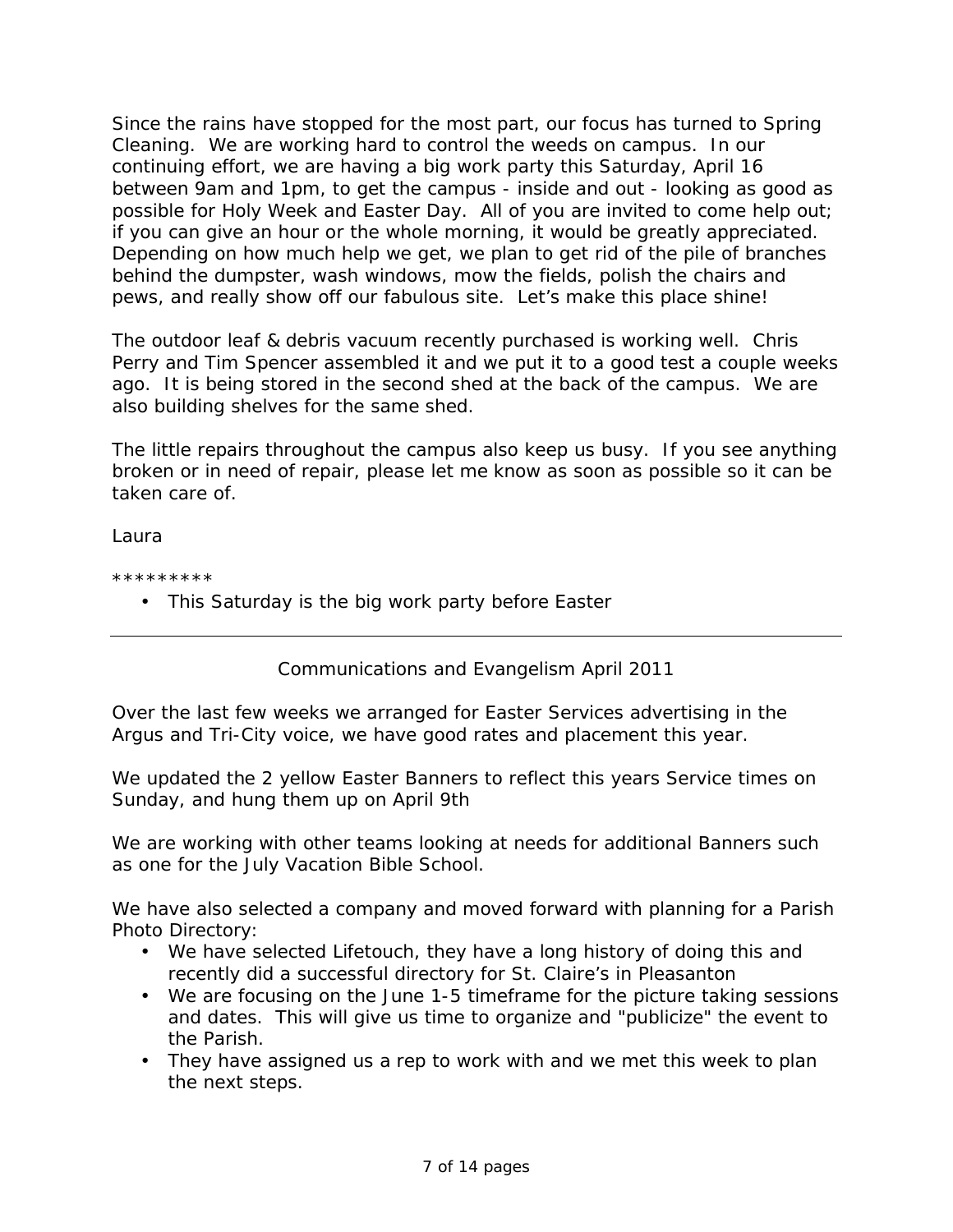Respectfully, In Christ, Greg Scheuffele and Valle Brookes

\*\*\*\*\*\*\*\*\*\*

- For the membership directory, want to get as many of the people who attend St. James' as we can to sit for a photo
- Hope to use the St. James' graphics for the banner(s) for Vacation Bible **School**

# Christian Formation Cluster Report April, 2011

### CHILDREN:

Vacation Bible School (submitted by Jan Scrutton): Plans are coming together for VBS to run from 25-29 July, 9-12 daily for K-6th grade (we'll take our Godly Play kids if they are younger with discussion with parents). This week I have drafted the curriculum and the working title is "Grow Tall with God." This needs to be set very soon as we need to get on with advertising etc. I've gone through the first draft with Lori so am ready to keep working.

There will be a meeting for volunteers after Easter and I'm hoping to get a good showing - we need people who can work with the kids but there will be just as many jobs that aren't about being with kids or being available during the week.

We'll use church and the parish hall all week and are very happy that we can leave things out in those spaces during the week as it'll help us set up etc. We have had a donation for VBS. We will be making a decision on banners very soon to enable them to be ordered. The idea is to pick one that will be reused next year by altering dates.

Children's worship Bags: We have six children's worship bags stuffed with a clipboard, crayons, spiritual coloring materials tailored to the current season.

Children's Communion: Six children signed up and completed a communion class Lori offered in mid March. The class was conducted on two days and included story telling and ended with the children baking communion bread. The bread was used for Sunday communion the next day. Thanks to the volunteers who assisted Lori during the class.

**Easter Egg Hunt: The Easter egg hunt will be held after the 10 am service on** Easter Sunday. The hunt is aimed at children up to the 5<sup>th</sup> grade. Fillable Easter Eggs are available in the Parish Hall for those who want to fill the eggs with treats. The eggs must be returned to church by Sunday April 17<sup>th</sup>.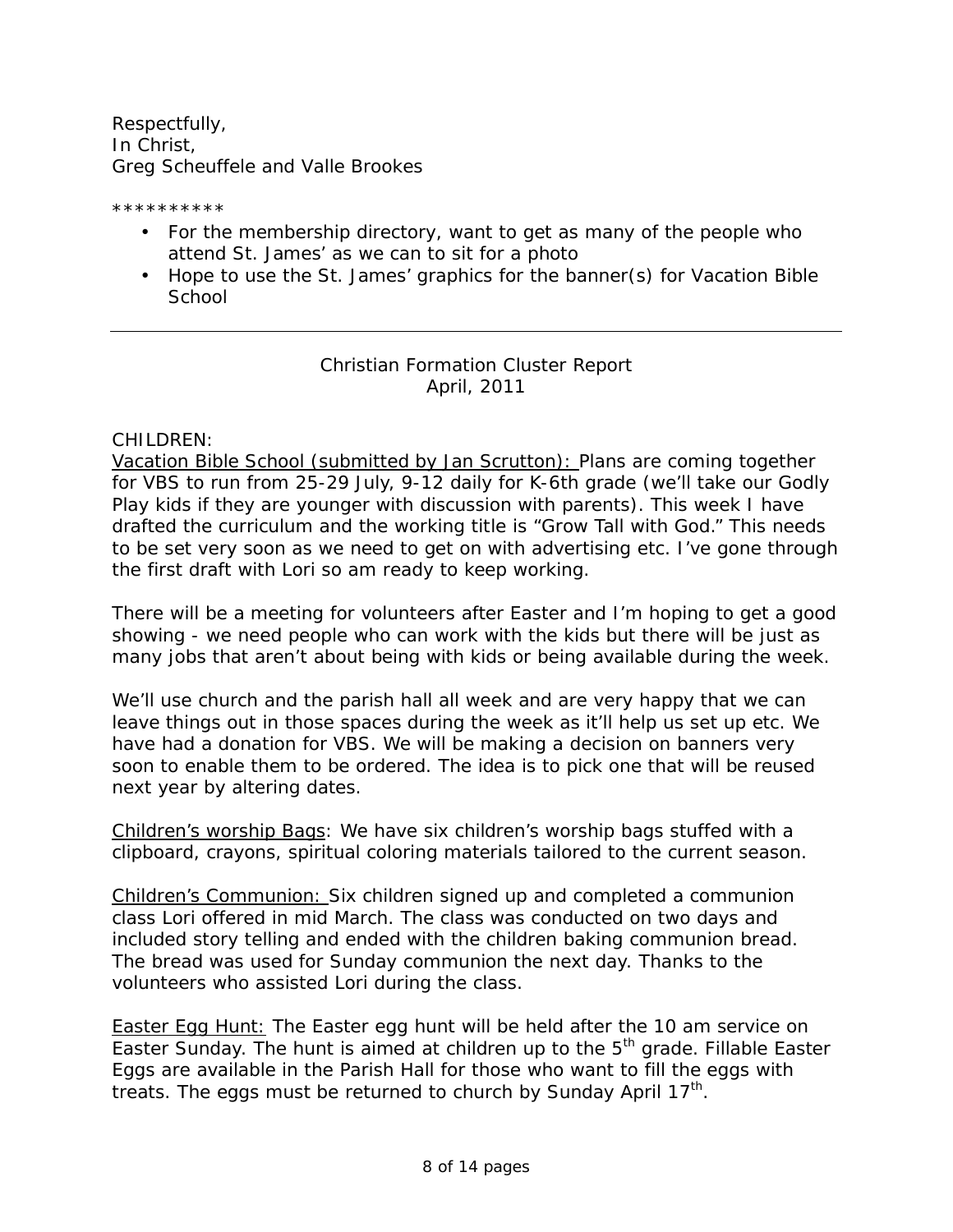## YOUTH:

Youth Group is hovering around a steady 6 kids at the moment, meeting once a month. Jan, Mike, and Lori have been talking about communication, including prayer, and some of the notes on things they have covered can be seen on the youth space walls. Mike, Lori and Jan work together. Jill Buono is sometimes available and Laura is supporting the 6pm service which starts our evenings.

#### 2 events for Easter:

One this past weekend is the Stations of the Cross which went well- 28 attending, 13 under 18! It is an adapted stations written for children with new activities and a take home project to help the learning carry into real life. This is our first youth event with an 'area ministry' twist as we invited other groups and a small group from Livermore joined us. Abigail, who runs the children/youth work over there and Jan Scrutton had contact with her afterwards and have agreed to send Abigail the files to recreate the stations as she would like to to it there next year. Jan will be assembling the resources she made (pictures, posters etc) and making a list of what is needed (pens, salt, vinegar, globe etc) as we think this is something we might use ourselves again in the future.

It was a labor intensive thing to prepare (Jan worked on the production of the posters etc for 2 days) and to set up - Laura was a great help, they started setting up at 3pm on Sunday. Jan B & Laura were also great at helping clear away.

Easter Sunday morning we'll have a breakfast for the young people. It would be great to make this a sleepover next year after the Easter vigil, but doing the breakfast is a good start. The youth group are then co ordinating with Parish Life to lead the egg hunt - hiding the eggs for the younger kids. Mike, Lori and Jan discussed curriculum for next year and have found one - *Confirm Not Conform* - that we can use next year as a basis for youth group meetings but also as a cornerstone for confirmation classes. By linking confirmation classes and youth group we recognize the importance of young people being 'in community' while developing and understanding their faith. There is a cost involved with using this curriculum but it seems very comprehensive.

# ADULTS:

Tuesday night Lenten Series – Bruce and Andrew reported that it is going well. 32 persons signed up and 25 to 30 are attending. Sunday Lenten Series – Andy thought that the two poetry sessions were fun and surprising as to who turned out to be good poets. Bruce and EJ said the same thing about the art sessions. Music and spirituality will the subject of the April 10<sup>th</sup> class.

Easter Season – Jan Scrutton will be ready to proceed with her Little Dresses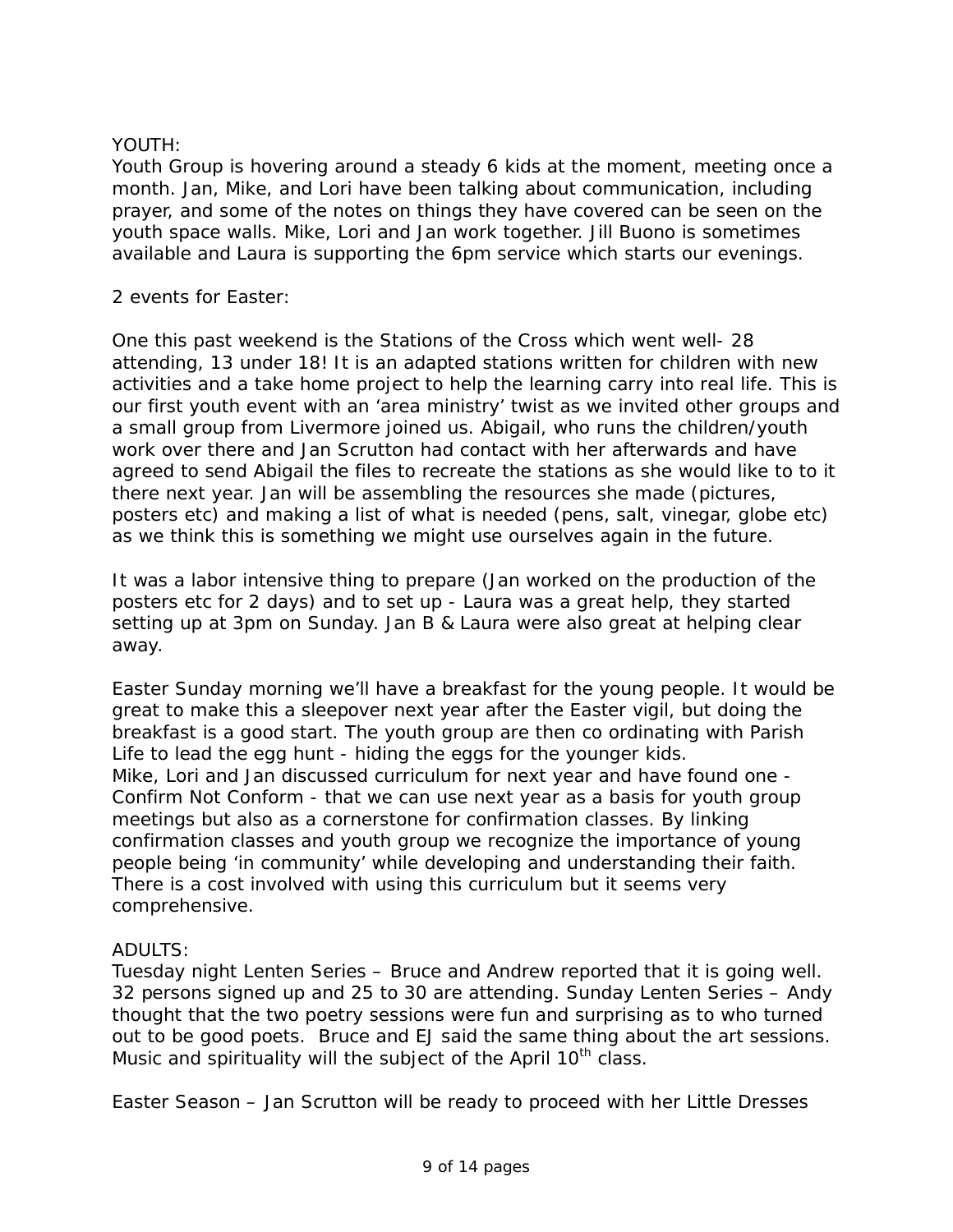class on May 1<sup>st</sup>. Jeanne will work with Scott to prepare a Power Point presentation for the Millennium Development Goals classes for May  $8<sup>th</sup>$  to be followed by a letter writing session on the  $15<sup>th</sup>$ .

Bruce visited the Episcopal Resource Center in Sunnyvale and was amazed at the volume and selection of books, movies, CDs, etc. Bruce proposed to show a 25 minute DVD featuring Bishop Desmond Tutu on June 5<sup>th</sup>.

Barbara Dabney's The Cup of Our Life class is on schedule.

Film and Theology Series – "The Next Voice You Hear" is proposed for May 13th. It is about God speaking to the entire World at once to everybody through their radios. The movie was made in 1950 and stars James Whitmore, Jr. and Nancy Davis. John Maloney brought a boxed set VHS series "The Decalogue" about the Ten Commandments. Andy will check to see if it's available on DVD.

Fall Curriculum – John Maloney would like to present "The Book of James" in the Fall Series before November. There should be a Diocesan Resolutions class before the third Saturday in October. Andy would like to familiarize the parish about the Anglican Covenant and has discussed with the Vestry about making a formal statement about our stand on it. Andy will talk to Lori and Janet about incorporating the Anglican Covenant into a Faith Formation class, perhaps combining it with the Diocesan Resolutions class. Andy would like to have a class about the functions of the Vestry Clusters sometime before Advent. Bruce will check with Lori to see if we want to make Advent wreaths before the  $27<sup>th</sup>$  of November.

Respectfully submitted, Molly Lubwama Stephen Ferro Janet Fischer

\*\*\*\*\*\*\*\*\*\*

- Putting ads in the Window about the Diocesan camps
- Have received a \$1000 donation for Vacation Bible School

Lead Team Report - April 2011

New members/visitors luncheon has been planned for Sunday May 1. The Blalocks have graciously opened their home for the luncheon. So to not out number the newcomers, the "old timers" have been limited to a few members along with the Rector and Wardens.

Bob Dobbin will be installed as a deacon at St. James' on June  $12<sup>th</sup>$ , a reception will follow the service.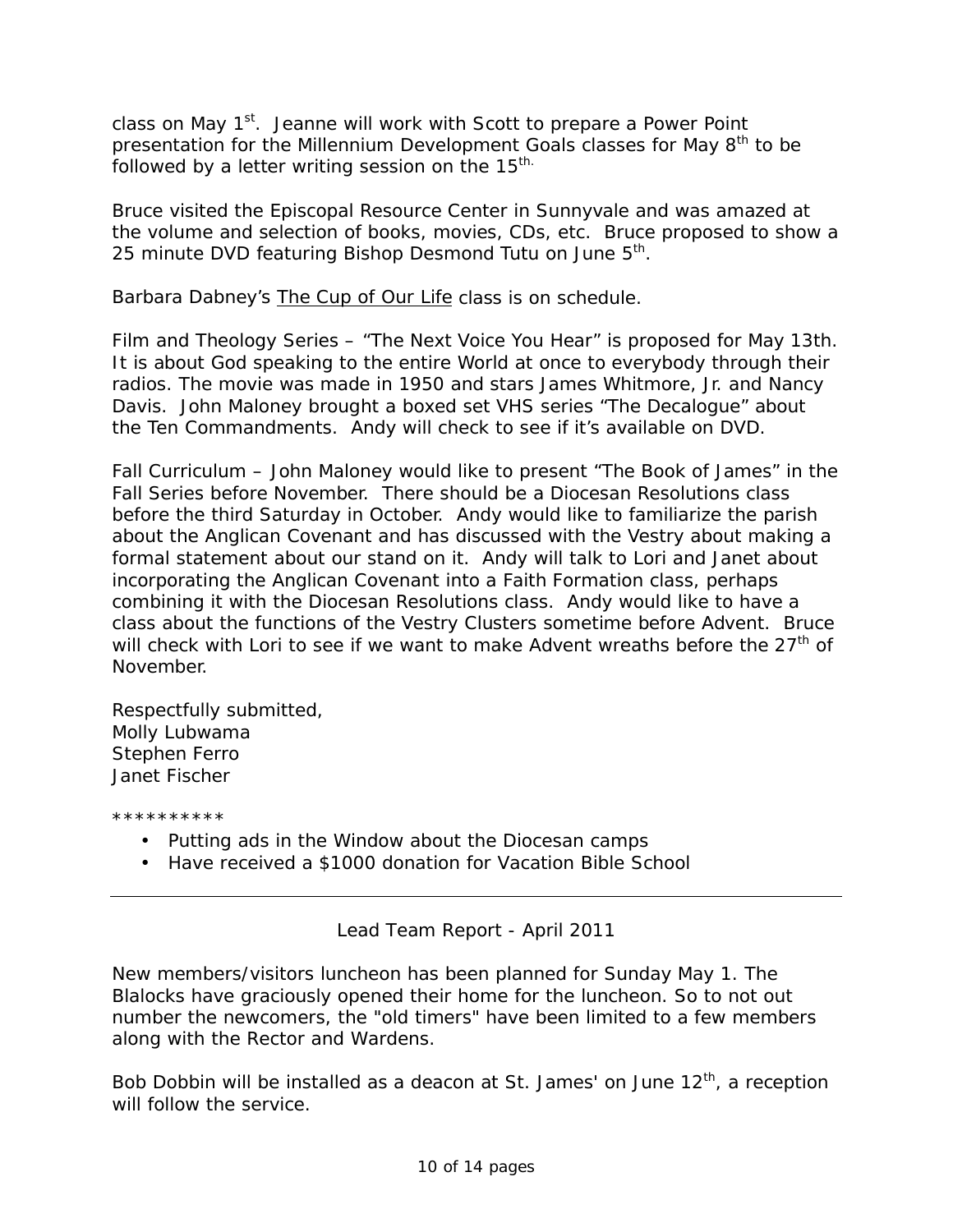We have remained focused on keeping in compliance with our insurance policy. We have respectfully declined monetary donations from the residence across the street for the use of our parking lot. We have not given parking privileges to St. James' Condominiums.

The users of our facilities have been verified to be non-profit. We will be adding a new facility user, Youth Champions (a youth cheerleading class) on Tuesday evenings 5-8pm.

There will be a presentation at the May vestry meeting regarding the Anglican Convenant. Reading the document prior to the meeting would be helpful.

Respectfully submitted, Mary/Andy, wardens of St. James'

Bob Dobbin's Installation

- Bob's installation is June  $12^{th}$ . The Archdeacon for the Diocese will be here.
- Bob does not own a Book of Common Prayer or a Hymnal. The cost is \$98 for both the Book of Common Prayer and Hymnal, and \$13 for imprinting.
- Asking each vestry member to donate \$10
- There will be a cake after the 8:00 service.

RECTOR'S REPORT Vestry Meeting, April 14, 2011

#### Worship

Attended the installation service of Kathy Crary (along with many others) on Saturday, March 12.

Met with worship committee to finalize Holy Week. Planned all liturgies and created all bulletins including the one for the Easter Season.

Assigned Passion Parts for Palm Sunday, Reflections for Good Friday, and Easter Stories for Easter Vigil. Worked with Katherine on music for all services.

Palm Sunday, April 17, 8:00 and 10:30 with Passion, Slide show at 10:30 Maundy Thursday, April 21 at 6:00 with meal and service/stripping of altar Good Friday, April 22 from 12-3 with service and stations. Tennebrae service at 7:00 Easter Vigil, April 23 at 8:00 with bonfire, stories, and service Easter Principle, April 24 at 10:00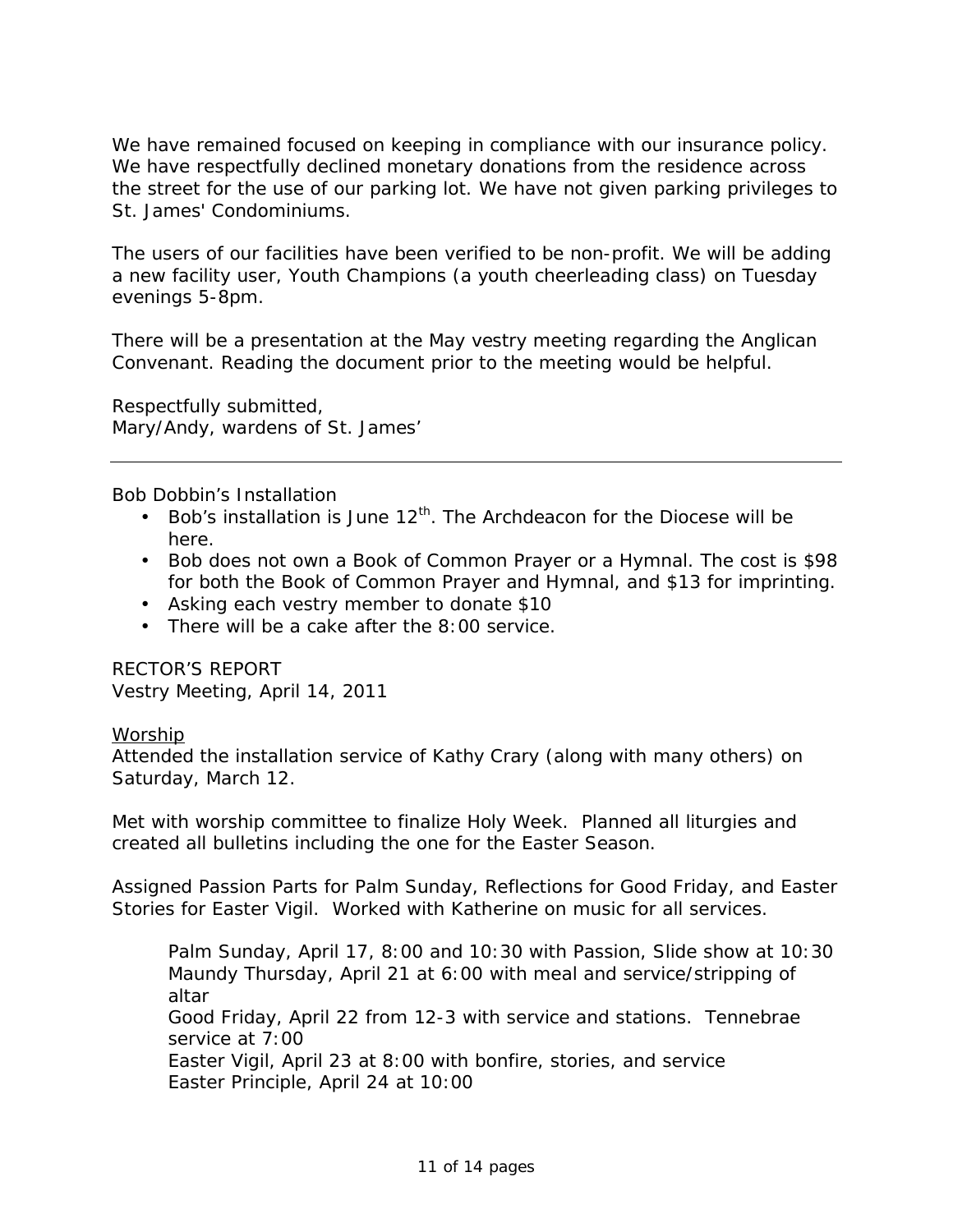Trained 2 more acolytes for a total of 5 new ones. Created and distributed acolyte schedule for the remainder of 2011. Still no volunteer to coordinate or remind the acolytes, so I'm leaving it to chance that they will self-direct and self-remind.

Created Preaching schedule through September and informed preachers of their dates.

Set an Installation Date for Bob Dobbin for June 12, also Pentecost. Working with Kathleen Van Sickle and Bob on the format of the installation. This will be a portion of the service, not the entire service. Suggest a hymnal/BCP combination as a gift from the vestry. Sr. Warden, Mary Casas, will coordinate this.

There is an issue with the presets on the Little Church Organ. Katherine can play it manually for now, and is contacting Robert Lindquist to discuss fixing the problem.

#### Pastoral Care

Officiated the memorial service for Samuel Amadi on March 19. Will be officiating the memorial service for Joanne Hamilton on April 17. Have worked closely with the family in terms of planning and pastoral care. Continue to attend to Phil Johnsen, Florrine Becker, and Carol Day, all of whom are ill.

# **Community**

Attended Barbara Lyon's art showing at Mission Coffee House.

#### Stewardship/Finance

Met with Stewardship Committee to review year-round stewardship. Have been invited by the Diocese to review their "Grateful, Glad, and Giving" program and for St. James' to be a potential pilot site. This Diocesan meeting will be in May.

#### Faith Formation

Completed the Eat, Pray, Grow program on Tuesday nights during Lent. Had an average of  $20+$  people at each session  $-$  found the conversation to be engaging and informative. Found the actual program to be strong in the beginning and a bit weaker towards the end. Bruce Roberts was very helpful in working with me to coordinate this program.

#### Children & Youth

Met with Jan Scrutton to plan out the Interactive Stations of the Cross. Assisted the Scruttons with the event on April 10 – which was extremely successful and drew close to 30 people. Jan is working on "packaging" the program so it can easily be used in the upcoming years.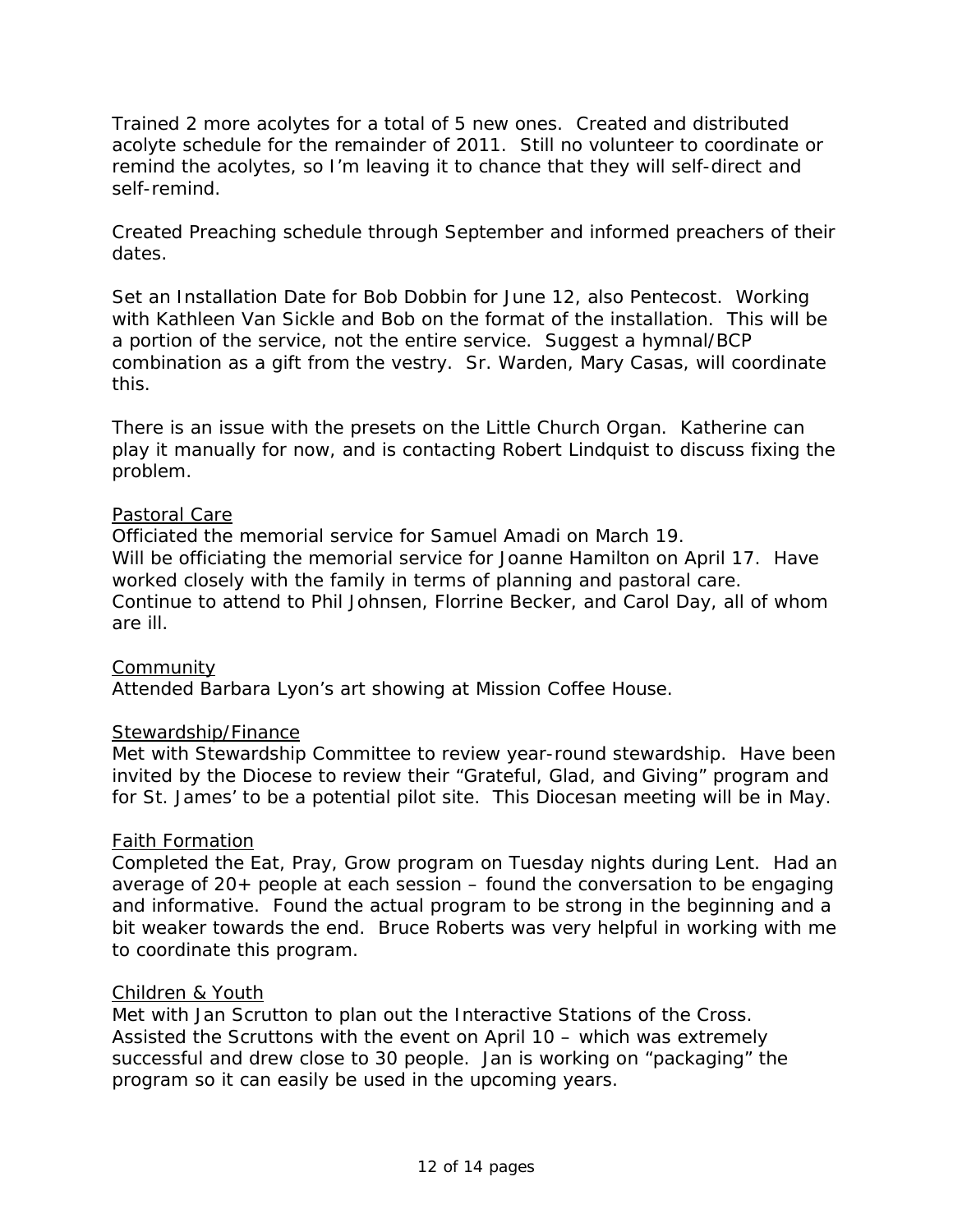Held the mini "communion class" with six children over two Saturdays. Thanks to Janet Fischer, Cynthia Fisher, and Ken & Penny Trant for their help.

Met with Brian Cochran to discuss Godly Play and his role. Brian will discontinue teaching after May which virtually leaves us with no teachers. As of yet, we have one sporadic door person. A review of our nursery care is also needed, including the hours we're paying for and the position description/expectation. I am looking for commitment and help from the parish and vestry in this area. *I would like to see a team formed that will focus solely on our Children's programs by exploring potential story-tellers/door people as well as exploring the entire area of Nursery care.*

Sent a letter home to families with young children informing them that beginning May 1, Godly Play would begin at 10:30 instead of 10:00. Also asked that they have all children over 4 join them in worship rather than go into the Nursery.

Met with Jan Scrutton to review Vacation Bible School content.

### Welcoming/New Members

Began coordinating a lunch for new members/visitors which will be hosted by the Blalock's. Handed out or mailed out 10 invites (totaling about 19 people). Lunch will be on May 1; invites are limited to invite-only as to not overwhelm any new people. Donald Razzolini/Parish Life worked on a brochure detailing the St. James' ministries.

Two families who used to attend have tentatively returned: Sander (?) Family (Phil, Beverley, Tim, Hillary) and the Barr Family (David, Lynne, Laura, Clara).

*I would like to see a committee formed to review our Welcoming process and how we integrate new people into the greater life of St. James. People who volunteered to serve on this committee are: EJ Hilliard, Lea Lucas and Greg Feeney. Need someone to lead/jump-start it.*

#### Communication/Administration

Purchased the new database software, Church Windows, for use in maintaining our membership and pledge information. Jan Brandt is leading the effort in populating the database.

Along with Jan Brandt, Mary Casas, and Andy MacRae, met with Jim Forsythe at the Diocese to discuss clergy housing and best practices. Met with a mortgage broker to review personal finances and housing cost range.

Along with Jan Brandt, completed and submitted Parochial Report.

Met with Newsletter Group to talk about Newsletter standards and content.